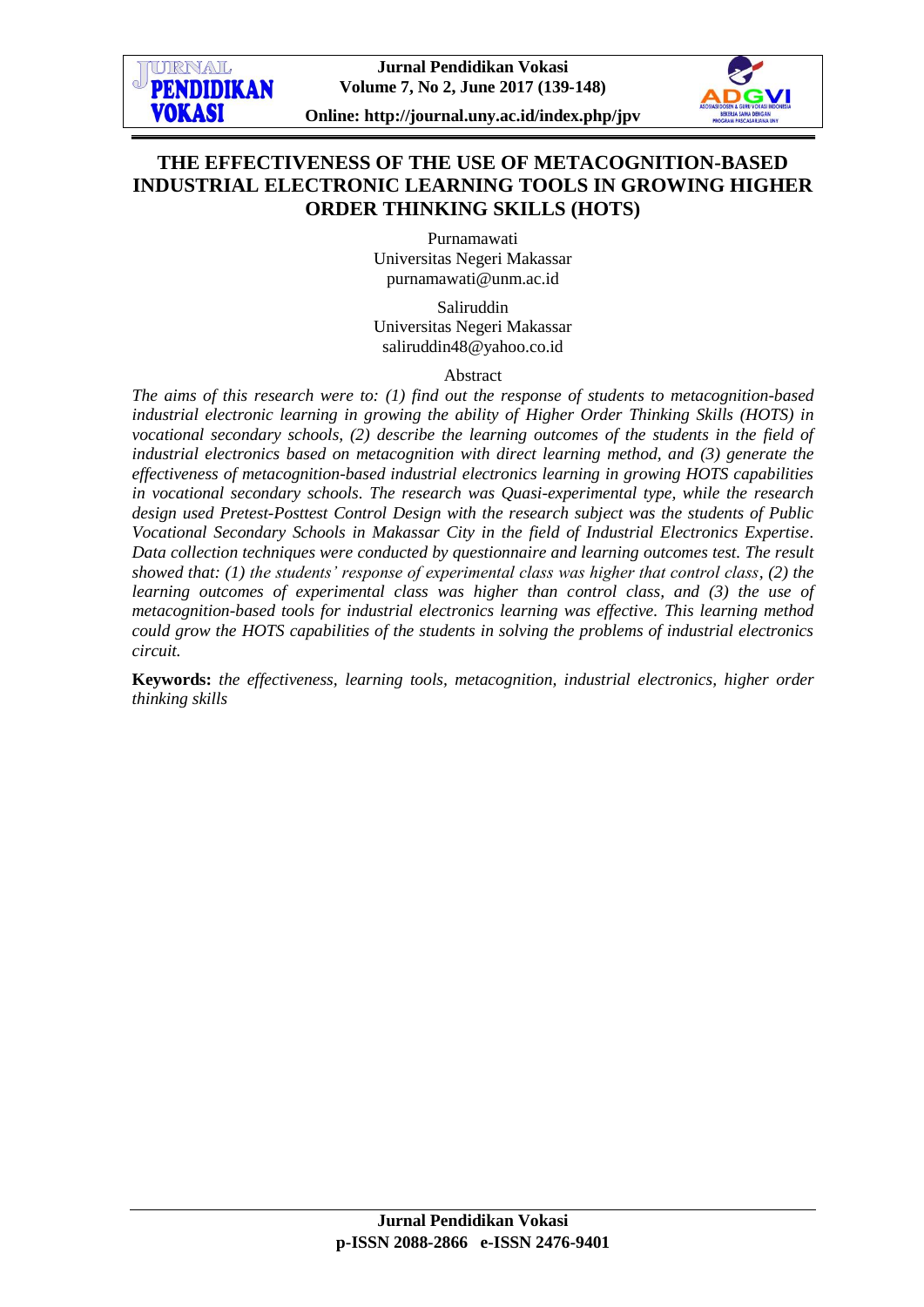# **INTRODUCTION**

The effectiveness of learning model application in education is an important thing to conduct. An effective learning model delivers the students to have competency in facing recent condition, i.e. ability to compete in Business World and Industrial World (Dunia Usaha dan Dunia Industri/DUDI) in ASEAN Economic Community (AEC) era. One of effective learning models today is problem-solving model which delivers the students to solve problems in learning.

Its basic characteristic emphasizes on problem solving ability and higher order thinking, the learning is constructed from the knowledge that previously owned to solve the problems (Sudira, 2016, p. 28). Furthermore, (Trisdiono, 2013) explained that working world demands changes in competence. The ability for critical thinking, solving problems, and collaborating become important competencies in entering the  $21<sup>st</sup>$  century life. Therefore, the school is required to be able to prepare the students entering the  $21<sup>st</sup>$  century.

Darmin Nasution tated that the more advanced civilizations, the more competence is required to win the competition. Of course, the government does not remain silent receiving the existing Human Resources (HR) (Kompas, 2016) .Darmin Nasution's statement provided a strong understanding that the competence of graduates is very important to be developed in meeting the global demands.

Sudira (2016, p. 73) explained that the goals of human resource development policy through vocational education are: (1) to create job opportunities for all who need with following criteria: balanced, equitable, free to choose, and provide a decent income; (2) vocational education develops every potential students as a whole; (3) the suitability between humans and jobs with the loss of income and production as small as possible. On the basis of these, the formal education, especially vocational secondary schools, should cooperate with the institutions or DUDI in overcoming the problems and realizing the graduates' competence. On the other hand, the format of vocational education needs to be revitalized in producing graduates who always adapt to changes and demands of globalization or the AEC.

This condition provides the idea that vocational education learning is a learning to produce graduates who are able to work in a particular field Dharma et al. (2013, p. 30). Learning that comes with a good and proper learning tools by itself can help students gain a supportive competence in their field of work.

Learning tools should be able to equip a number of competencies that are expected. This means that the competence of graduates who are able to face work related to the field of expertise. The graduates' competence is not only armed with diploma but is equipped with certification copy which is a regular competency roadmap that can be used as a work attachment to enter the competition in the era of AEC. In addition, the application of diverse learning models in the learning process provides experience for teachers in choosing the right and correct models. Similarly, the use of metacognition-based learning tools in vocational education, especially vocational secondary schools.

Metacognition-based learning tools direct the students to develop Higher Order Thinking Skills (HOTS) skills and learning independence, so that their HOTS ability can develop continuously in every learning activity that eventually becomes habits. Kerka (1992) stated that higher order thinking skills are important skills expressed in thinking, such as the ability to think creatively, make decisions, solve problems, visualize, consider, analyze, interpret, and know how to learn. The characteristics of creative thinkers are diligence, flexibility, metacognition, knowledge transfer, problem orientation, open-mindedness, use of quality standards, and independence. Thus, metacognition is an important indicator in growing HOTS.

The learning tools of metacognitionbased in the field of industrial electronics expertise has a syntax that describes learning systematically. Which means, the learning syntax contains metacognition commands that produce expected competence changes, i.e. the growth of HOTS capabilities that help students in solving project task problems and practices in which the indicators have been expressed by Kerka (1992). Then the learning syntax is modified and adapted to the characteristics of the students. Therefore, teachers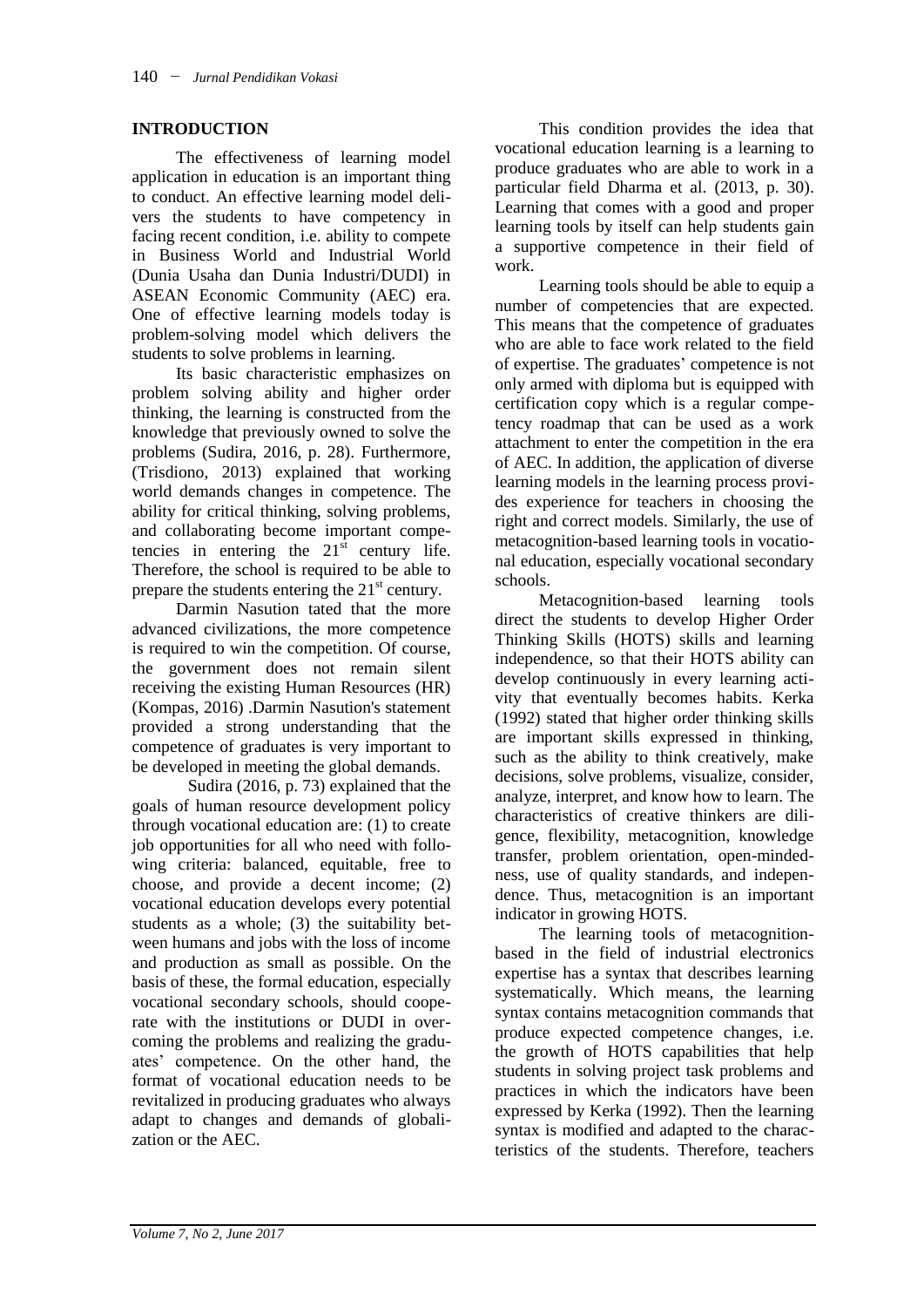play an important role in implementing metacognitive syntax for effective learning.

Changes in job characteristics of the the 21<sup>st</sup> century require an increasingly complex problem-solving ability with HOTS. This learning activity can be observed by giving problems, so that the students are able to think creatively and critically in finding a systematic solution in solving the problem. Finally, the students' ability of HOTS can be grown by giving problems in the field of industrial electronics expertise.

Hopkins (2007) found an effective learning framework, including strategies and skills of teaching, learning relationships, learning models, learning content, and learning reflection. These five components are interrelated and overlap in a framework that must work synergistically and are capable of supporting effective learning to meet the objecttives and learning outcomes required (Faraday, Overton, & Cooper, 2011, p. 2). Figure 1 is an effective learning development framework developed by Hopkins and Faraday.





Learning is said to be effective, if the objective component is achieved as expected in the learning. This means that in this learning, the students can solve problems well, for example, the students are given case studies of 3 problems according to the learning objecttives that can be resolved properly.

Furthermore, Jossberger, Brand-Gruwel, van de Wiel, & Boshuizen (2015, p. 287) suggests that teachers play an important role in translating the innovative concepts of educational practice, teachers' perceptions of teaching provide useful information on how best to tailor learning objectives and implementtation of workplace simulations.

Teachers design learning materials and provide pedagogical guidance in work-place simulations. Teachers' readiness in lear-ning needs to be given pedagogical guidance and simulated learning in the industry, so that teachers are ready to help students develop HOTS through metacognitive skills with selfregulation and self-direction to the problems of practice learning. This statement provides an understanding that teachers direct the students in order to foster HOTS capabilities through a metacognitive approach to the developed learning tools.

The students are guided in order to solve practical problems with their own perceptions and abilities, but still patterned on learning objectives. The concept of metacognition is one's way of thinking about the one's own thinking process. This concept was first expressed by Flavell (1979, p. 906) and redeveloped by Livingston (1997), Kung, Danielsson, & Linder (2005, p. 1), Lee & Baylor (2006, p. 345), Munby, Hutchinson, & Chin (2009, p. 1769) and some other experts. Furthermore (Amalathas, 2010, p. 9) emphasized that metacognition is the process of reflecting on one's own learning – is central to learning to learn.

Lai (2011, p. 2) described metacognition as a good and proper teaching, with empirical evidence supporting the idea that students can be taught to reflect on their own thoughts. Furthermore, Lai revealed that metacognition has two components, namely metacognitive knowledge and metacognitive regulation. Metacognitive knowledge includes knowledge of oneself as a learner and factors affecting performance, knowledge of strategy, and knowledge of when and why to use such strategy.

Metacognitive regulation is the monitoring of a person's cognition and includes planning activities, awareness of understanding and performance tasks, and evaluation or effectiveness or monitoring processes and strategies. Lai (2011, p. 4) wrote that Partner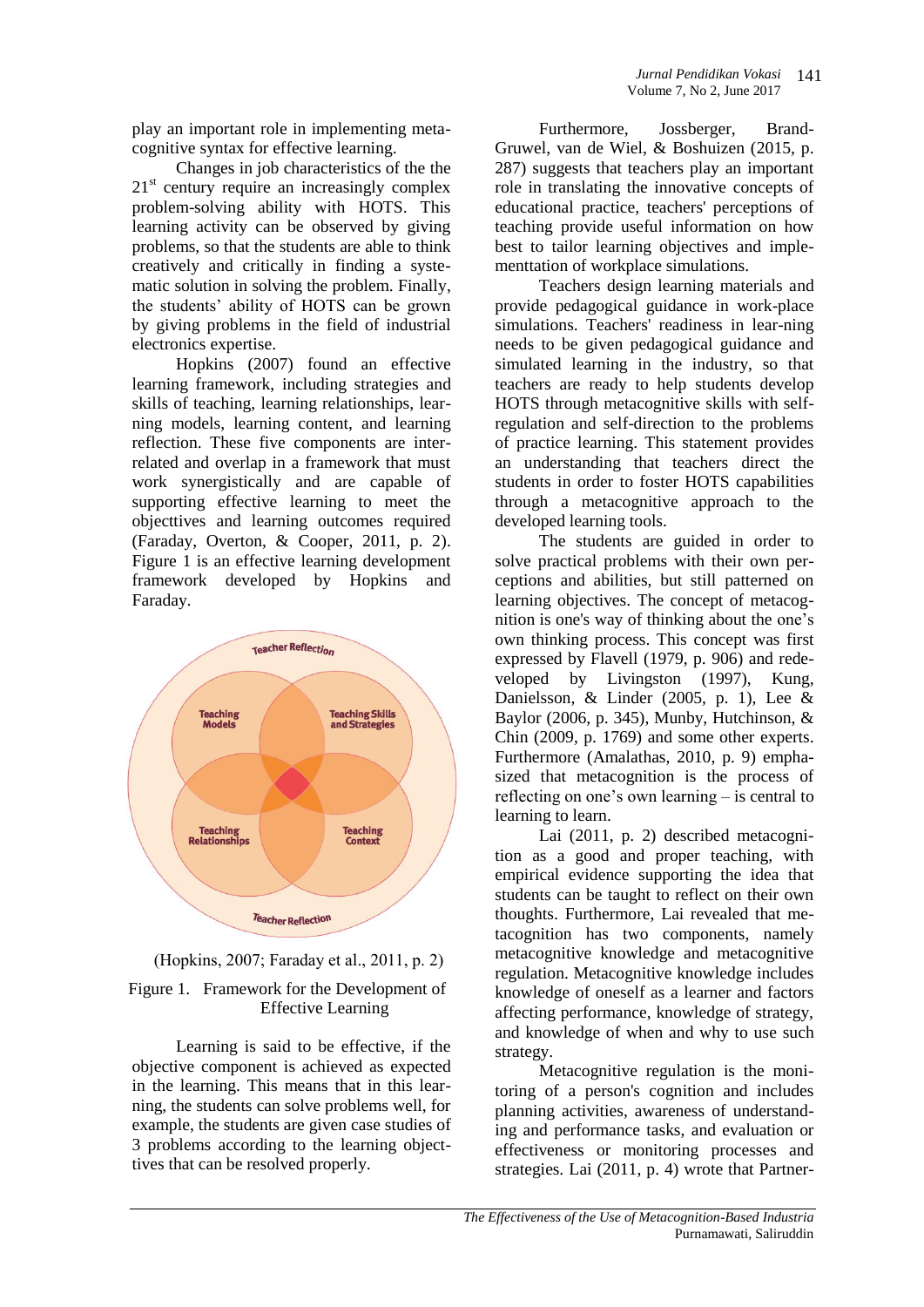ship for  $21<sup>st</sup>$  Century Skills has identified independent learning as one of the life and career skills necessary to prepare graduates and workers.

Thus, the metacognition-based industrial electronics expertise learning tools involve metacognition commands on the skill package. The field of industrial electronics expertise is one of the skill packages in the Spectrum of Vocational Secondary Education 2013 (Direktur Jenderal Pendidikan Menengah Kementerian Pendidikan dan Kebudayaan, 2013). The learning activities of theory and practice are carried out in the laboratory using an ap-proach or based on metacognition.

The syntax of learning is illustrated in phases I to V which integrate metacognitive questions in each learning step. The results of this application ultimately foster the ability of critical, creative, and innovative thinking which are the indicators of the realization of HOTS. Critical thinking is the application of the right skills and strategies to get the desired results (Faraday et al., 2011, p. 9). It involves the monitoring of thinking process, to check whether the learning progress fits the desired goal, and ensures its accuracy. For the learning activities of critical thinking, students can be taught metacognitive strategies that help them to control their thinking processes. The contribution of metacognitive strategies fosters critical thinking skills that have implications in learning (Ku & Ho, 2010, p. 251). Lucas, Spencer, & Claxton (2012, p. 13) explained that most entrepreneurs want employees who are able to think critically in their work, even in vocational education worldwide recognize the importance of critical thinking skills.

Furthermore, Sudira (2016, p. 148) explained that it is time for the TVET (Technical and vocational Education and Training) system to make changes to future educational needs where the learning experiences are selfcultivated in a conscious and planned manner with a strengthening motivation on the adaptability of Old World of Classrooms in the News World of work. This means News World of work requires andro-gogy approach as a process of self-transformation in achieving life skills of the XXI Century, which are: (1) Critical Thinking and Problem Solving; (2) Collaboration Across Networks and Leading by Influence; (3) Agility and adptability;

(4) Initiative and Entrepreneuralism; (5) Effective Oral and Written Communication; (6) Accessing and Analyzing Information; and (7) Curiosity and Imagination.

According to the BSNP 2010 Report that the  $21<sup>st</sup>$  century learning framework, comprises: (a) Critical-Thinking and Problem-Solving Skills, able to think critically, laterally, and systemically, especially in the context of problem solving; (b) Communi-cation and Collaboration Skills, able to communicate and collaborate effectively with various parties; (c) Creativity and Innovation Skills, able to develop their creativity to produce innovative breakthroughs*;* (f) Infor-mation and Communications Technology Literacy, able to utilize information and communication technology to improve perfor-mance and daily activitie*s*; (g) Contextual Learning Skills, able to undergo contextual independent learning activities as part of personal development, and (h) The ability of information and media literacy, able to understand and use various communication media to convey various ideas and carry out collaboration activities as well as interaction with various parties (Wijaya, Sudjimat, & Nyoto, 2016).

This explanation provides an understanding on the importance of integrating thinking ability through metacognition strategies in learning tools. If the learning tools are well packaged in accordance with the learning objectives, they will foster HOTS capabilities and produce effective learning.

Learning is effective when it reaches all planned learning objectives. Supardi (2013, p. 164) explained that effectiveness means striving to achieve the objectives that have been defined in accordance with the needs, in accordance with the plan, either in the use of data, means, or time or attempt through certain activities, both physically and nonphysically to obtain maximum results, quantitatively and qualitatively. It is further explained that the effectiveness aspects of a program can be seen based on the clarity of the program, teacher variations in presenting teaching materials, organization of learning environment, and achievement of learning outcomes. According to Susanto (2013, p. 54), learning is said to be effective when there is a positive behavior change and an achievement of learning objectives that have been determined. Furthermore, the learning process is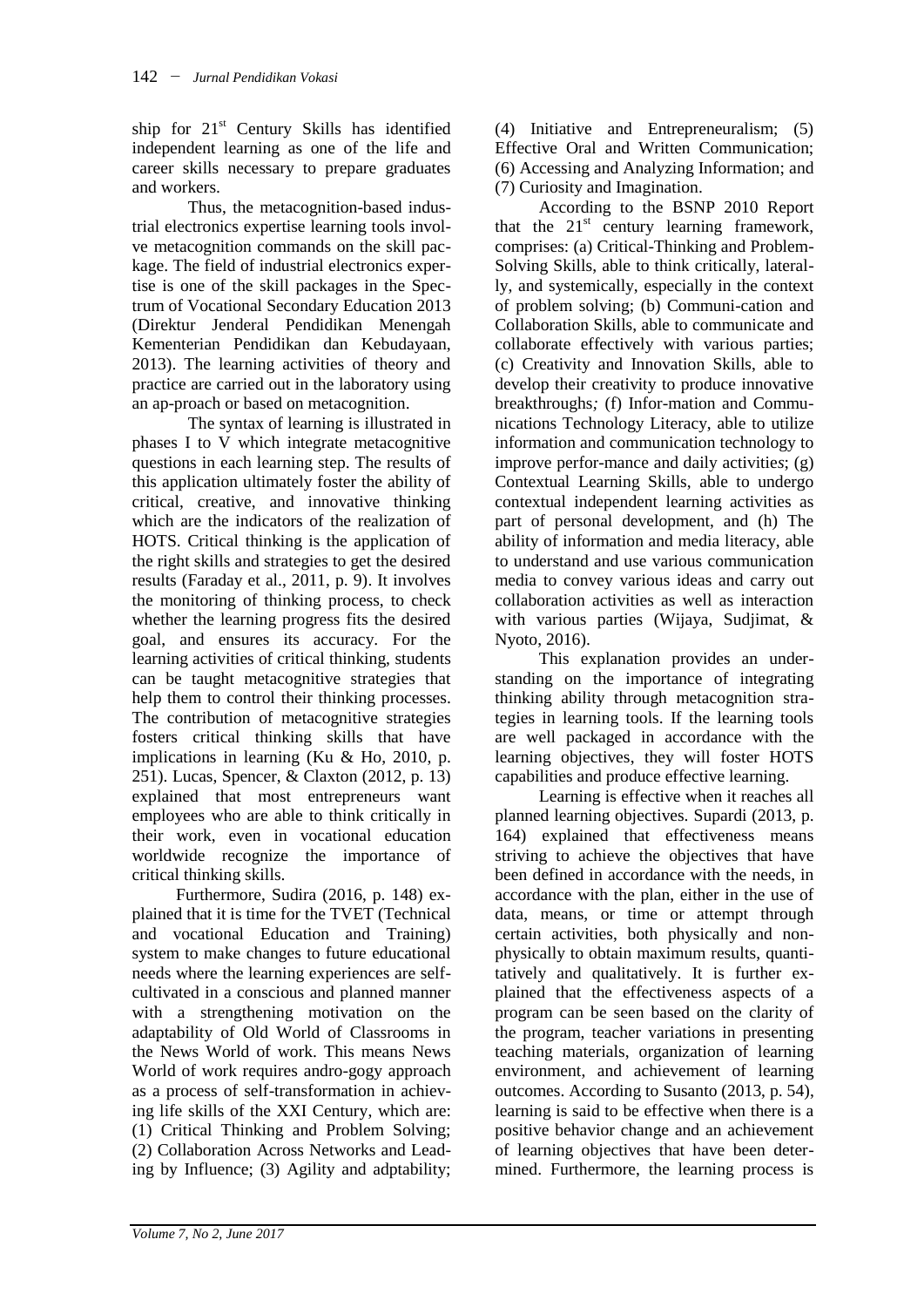said to be successful and qualified when the input is equally distributed, resulting in a large and high quality output and in accordance with the needs of community growth and development.

Based on the above description, it can be concluded that learning is said to be effective if the learning outcomes and learning activities of students in accordance with the objectives that have been established by using metacognition-based learning are better than students who learn by conventional methods at a certain level of mastery. Students learning mastery should be tailored to the Minimum Passing Criteria (Kriteria Ketuntasan Minimal/KKM) that has been established at school. The success of the class is seen from the number of students who are able to complete, which is a minimum of 75% of the number of students in that class, which meets the KKM learning in the field of industry electronics expertise, that is 2.67 (B-). Based on the illustration, the research of the effectiveness of the use of learning tools in the field of industrial electronic expertise in Vocational Secondary School is urgent to be implemented.

A benchmark for growing HOTS skills and achievement of learning outcomes (academic ability and vocational skills) through systematic practice problem solving according to the learning stage of practice by integrating metacognition questions in each syntax. Academic ability related to the field of adaptive (knowledge) and vocational skills related to the field of expertise (skills) owned. Thus, the effectiveness of the use of learning tools in the field of industrial electronics expertise can be achieved by taking into account indicators of achievement goals and activities of students.

In this regard, the current develop-ment of industrial electronics technology applies various application programs in analy-zing the electronic circuit. These conditions require skills to use the application, analyze and interpret the results in the form of reports. Step-bystep circuit analysis through computer applications requires HOTS thinking skills.

#### **RESEARCH METHOD**

The research was Quasi-experimental research in which the classes were grouped into control class and experimental class

pretest-posttest design control model with the experimental class was given treatment with metacognition-based learning approach and control class using direct learning.

The research was conducted in Public Vocational Secondary School of Makassar, with the number of students was 30 persons. The research instruments were questionnaires and learning outcomes test in the field of industrial electronic expertise. Those instruments were validated by 2 experts of electronic skills, then the validity and reliability were tested construc-tively. The research data that had met the criteria valid and reliable were then analyzed by using descriptive and inferential analysis.

# **THE RESULT OF THE RESEARCH**

#### **Students' Response in the Application of Metacognition-Based Learning Tools**

The average response of students on the learning field of metacognition-based industrial electronics expertise was 83.93. The median was 83, the mode for the experimental class was 80, while the variance was 29.34. The lowest value for the experimental class was 78 and the highest value was 97 with the range of 19.

| Tabel 1. Frequency Distribution of    |
|---------------------------------------|
| Response of Students of               |
| <b>Experimental and Control Class</b> |
| to Metacognition-based Learning       |

| Value   | Category  | Experiment |               | Control |               |
|---------|-----------|------------|---------------|---------|---------------|
|         |           | Freq.      | $\frac{0}{0}$ | Freq.   | $\frac{0}{0}$ |
| 81-100  | Very High | 18         | 60            | 0       | 0             |
| 61-80   | Height    | 12         | 40            | 15      | 50            |
| $41-60$ | Enough    | 0          | 0             | 10      | 33,33         |
| $21-40$ | Low       | 0          | 0             | 5       | 16,67         |
| $0-20$  | Very Low  | 0          | 0             | 0       | 0             |
| Amount  |           | 30         | 100           | 30      | 100           |

The frequency distribution of the response of students can be drawn in the form of a line diagram as shown in Figure 2.

Students' response analysis data for the control class showed that the average response of students on the learning field of industrial electronics expertise using the conventional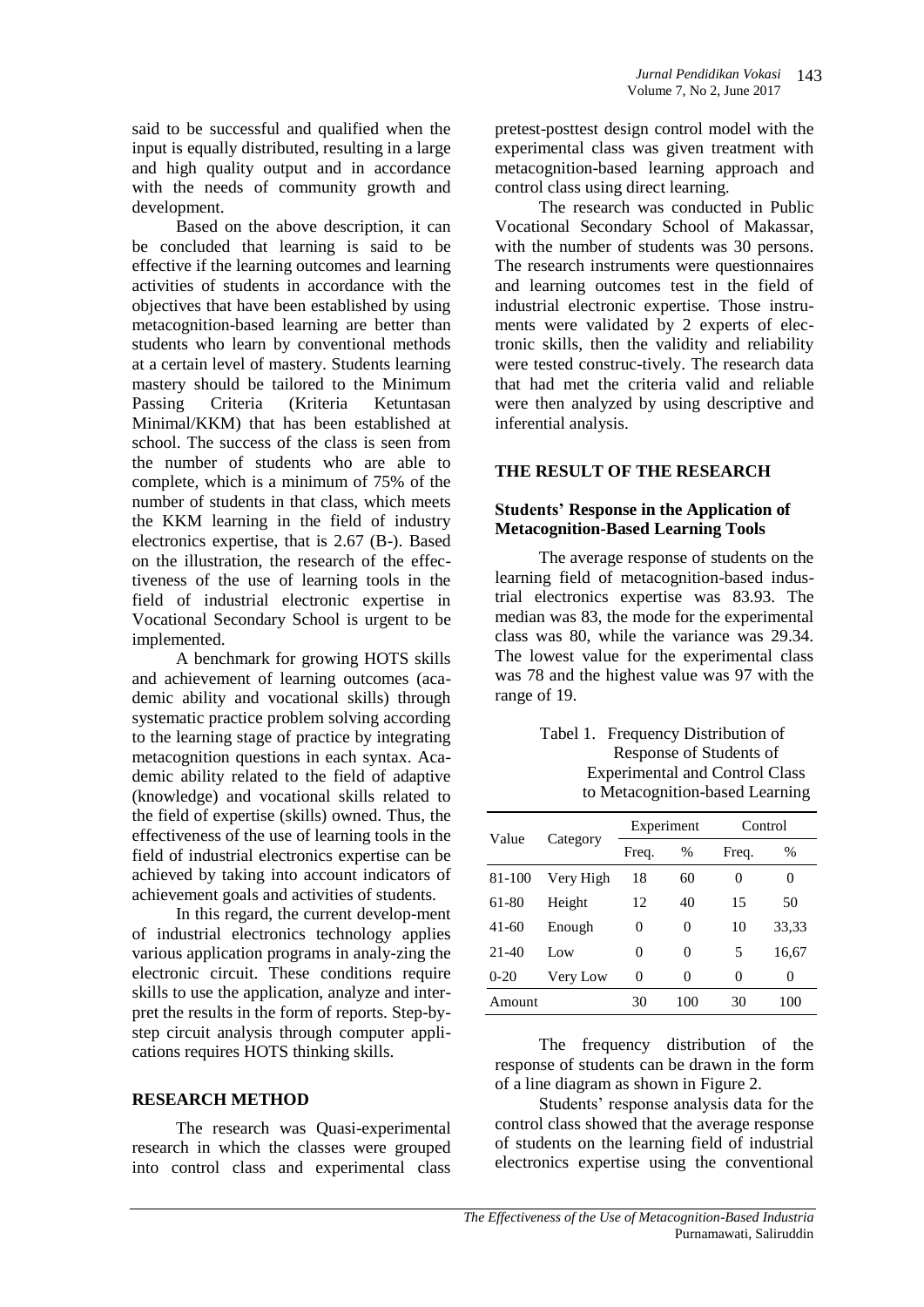method was 62.44. The median for the control class was 61, the mode for the control class was 60. While the variance for the control class was 155.84. The lowest score was 40 and the highest value was 79 with range of 39.



Figure 2. Frequency Chart of Student Response Response in Experiment Class and Control class

According to Table 1, the response of students to the experimental class is in very high category. This is seen in the distribution of response that are concentrated only on very high categories. Response trends of experimental class and control class are seen as different. In experiment class, the percentage in very high category was 60% and high category was 40%. While in the control class, the percentage of students in high category was 50%, mid category 33.33% and low category 16.67%.

### **Students Learning Outcomes in the Use of Metacognition-Based Learning Tools**

Average trends in students' learning outcomes on metacognition-based the field of industrial electronics expertise learning differed between experimental and control classes, 87.11 and 65.33. The median for the experimental class was 85 and for the control class was 60. The mode for the experimental class was 80 and in the control class 80. The variance for the experimental class was 48.84 and for the control class was 196.63. The lowest score for the experimental class was 80 and the highest score 100 with the range of 20. The learning outcomes of the control class students with the lowest score of 40 and the highest score of 80 with the range of 40.

Based on these results, it could be inferred that the students' learning outcomes in the experimental percentage category included in very high category was 70% and the high category was 30%. In the experimental class, there was not any student included in mid category. The percentage of control class students in high category was 46.67% and the mid category was 40%, the low category was 13.33%.

Tabel 2. Frequency distribution of learning outcomes of learners based on meta-cognition and Conventional

| Value     | Category  | Experiment |          | Experiment |       |
|-----------|-----------|------------|----------|------------|-------|
|           |           | Freq.      | $\%$     | Freq.      | $\%$  |
| 81 - 100  | Very High | 21         | 70       | $\theta$   | 0     |
| $61 - 80$ | Height    | 9          | 30       | 14         | 46.67 |
| $41 - 60$ | Enough    | 0          | 0        | 12         | 40    |
| $21 - 40$ | Low       | $\Omega$   | 0        | 4          | 13.33 |
| $0 - 20$  | Very Low  | $\theta$   | $\Omega$ | $\theta$   | 0     |

 $S.T = Very High$ 

 $T = Height$ 

 $C =$  Enough

 $R = Low$ 

 $S.R = Verv Low$ 

Data of frequency distribution of learning result score of experimental class and control class students are provided in Figure 3.

Furthermore, the gain value is obtai-ned from the difference of posttest value and pretest value. Learning outcomes are the results obtained by the students after learning, then the learning outcomes in question is an increase experienced by students in growing HOTS skills. In order to figure out the effectiveness of the use of metacognitionbased learning tools in the experimental class and the use of direct learning in the control class, the gain calculation was used. The results from the normalized gain calculation (g) in the experimental class and control class can be seen in Table 3.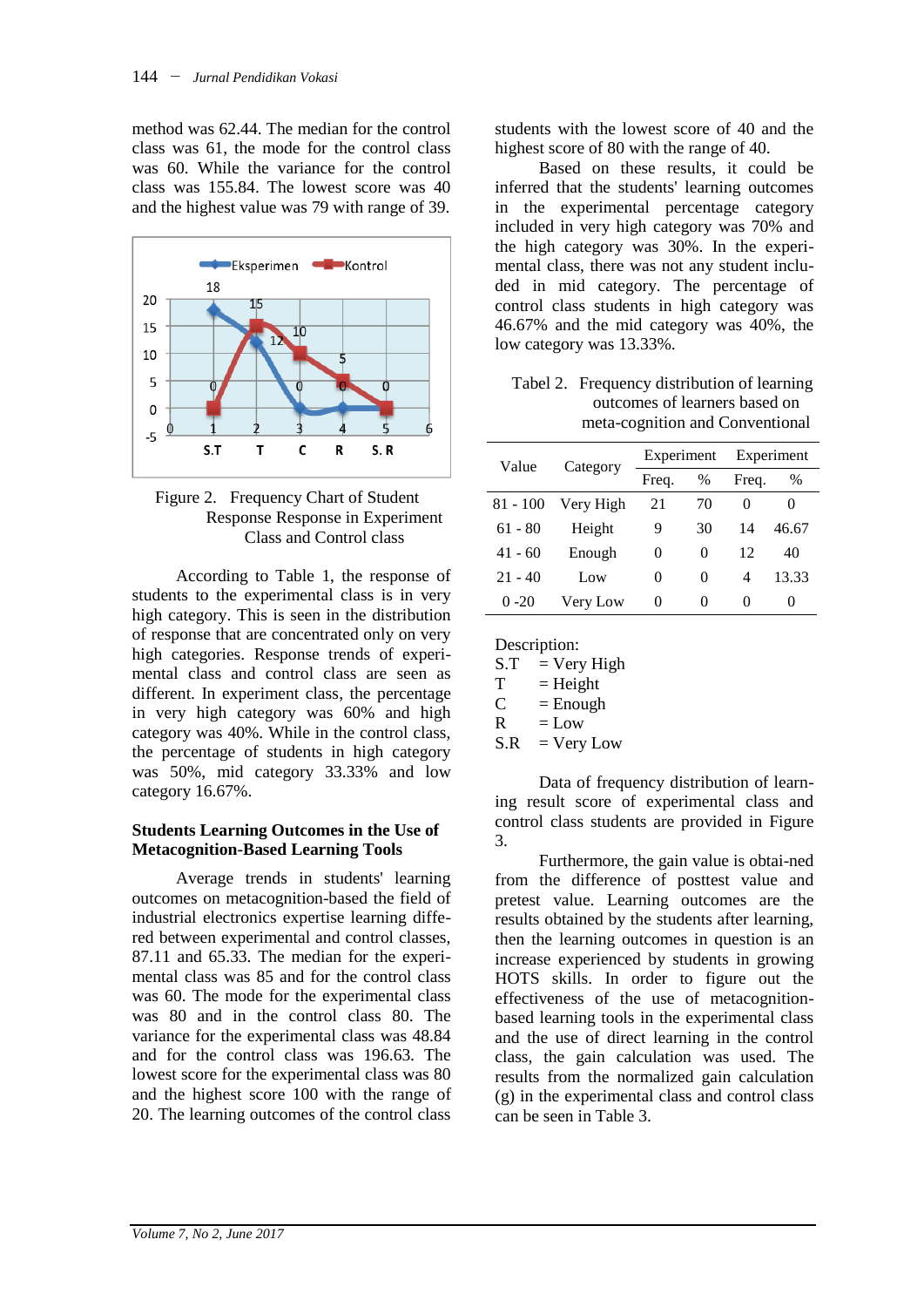

Figure 3. Trends in Learning Outcomes of Experimental Class and Control Class



Figure 4. Results of the Experiment Class Gain and Control Class

Tabel 3. Results of Experimental and Control Class Gain Index

|        | Class Pretest Posttest Gain g Criteria |  |  |
|--------|----------------------------------------|--|--|
| mental | Experi- 58.67 87.11 28.44 0.7 Height   |  |  |
|        | Control 58,11 65,33 7,22 0.3 Low       |  |  |

Based on pretest and posttest score data in the experimental class, the gain values of normalized experimental class is 0.7 and control class was 0.3. The value was interpreted into the criteria of value (g), in which it

was obtained the effectiveness of the use of metacognition-based learning devices in experimental class is classified High.

### **The Effectiveness of the use of Metacognition-Based Learning Tools**

Analysis of the effectiveness of the use of metacognition-based learning tools was performed by using t test in which previously underwent normality analysis requirements and data homogeneity. Based on these tests, the data that met the normal criteria ( $P =$ 0.200 $> 0.05$ ) and homogeneous (P = 0.276 $>$ 0.05). Then, the t test analysis resulted in  $t_{\text{count}}$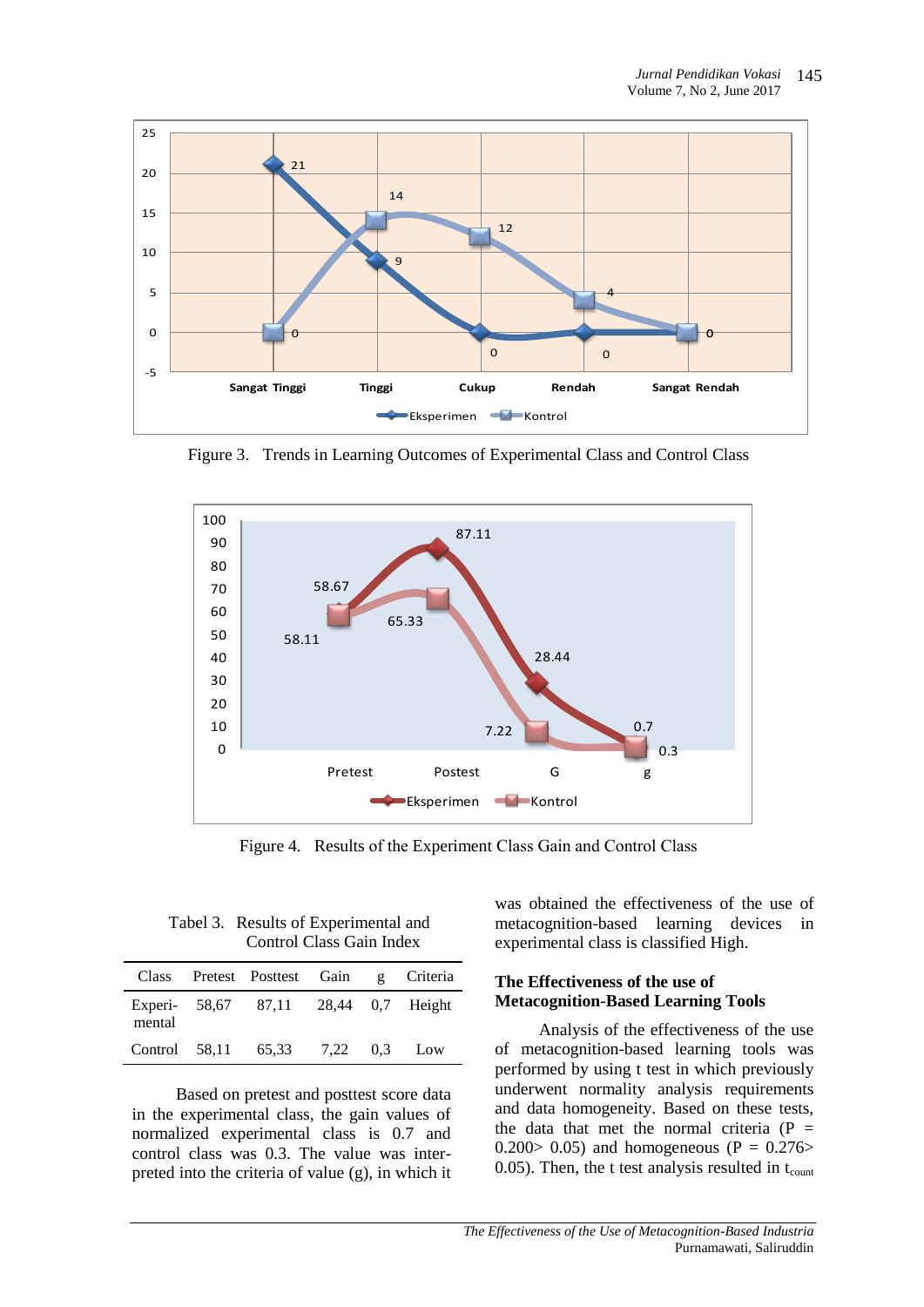of 5.855. By looking at the distribution table t, it obtained t<sub>table</sub> with df (n-2) or  $60-2 = 58$  with 2-sided test (significance  $= 0.025$ ) and the t<sub>table</sub> obtained was 2,002. Then it could be concluded that t<sub>count</sub> t<sub>table</sub> and  $\mu$ 1  $\neq$   $\mu$ 2 which meant H1 was accepted, meaning that the use of metacognition-based learning tools was effective to grow HOTS.

## **DISCUSSION OF RESEARCH RESULTS**

From the result of data analysis, it was found that experimental class and control class was an indicator in determining the metacognition-based learning effectiveness in the field of industrial electronic. The learning outcomes development trend of experimental class was higher than control classes and it was caused by the high response of students in studying metacog-nition-based industrial electronics expertise. The high response could improve the ability of students in implementing the learning process. The experimental class was given treatment in the learning activity so that students were challenged to think creatively in analyzing the industry electronics circuits by using HOTS, while the learning activity in control class was conducted generally in the classroom by using direct learning method.

To find out the effectiveness of the use of metacognition-based learning tools in the field of industrial electronics expertise, the normalized gain calculation was used either in the experimental class or in the direct learning class. The g value for the experimental and control group as the result of test calculation using normalized gain was obtained by noticing the difference between the groups.

The results of this study are expected to contribute in overcoming the low achievement of the students, especially on productive learning and can be applied in overcoming the problems of education in general. Learning in vocational schools is usually constrained by lack of facilities, infrastructure of laboratory facilities.

The HOTS competence of students can be grown continuously in order to be able to face their roles in DUDI. The educator's job is to find the right method using existing facilities without compromising the essence of this learning skill. Kipnis & Hofstein (2008, p. 1) described the results of a study conducted by Schraw which found that of the 20 students

who were analyzed, metacognitive activity resulted in an appropriate plan to train metacognitive skills in conducting laboratory investigation activities. Some research results that examine the skills of thinking in learning suggest that HOTS is indispensable in carrying out work in industry in the  $21<sup>st</sup>$  century. Where manual work on the industry is replaced with computer programming applications that require HOTS capabilities.

The metacognitive learning approach is the right solution in overcoming the lack of understanding of learners to develop HOTS capabilities. The results of this study prove that metacognitive-based learning is a practical, easy and interesting approach as shown from the students' responses and high learning outcomes in using metacognition learning tools in which its learning syntax leads to the ability of HOTS. The study conducted by Chang, Ku, & Yu (2011, p. 53) on the metacognition of students in Taiwan vocational schools was still in the early stages of development. This study aimed at exploring the differences of the four stages of metacognition, namely: understanding problems, planning, implementation and verification of metacognitive ability. The results showed that the participants could easily perform metacognition procedures, through understanding the problem (classif-ying problems easily), planning (following complex operations planning), implementa-tion (controlling accurate questions), and verification (comparing and verifying with different scenarios) could build an effective self-efficacy.

# **CONCLUSION**

Based on the analysis of the effectiveness of metacognition-based learning tools in the field of industrial electronics expertise, the following research results were obtained. (1) The students' response to the use of metacognition-based learning tools was very high in the learning process. High students' response was indicated by the magnitude of the positive response to the use of the tools. (2) Trends in learning outcomes of students. The average trend of learning outcomes of experimental class learners was higher. (3) The use of metacognition-based learning tools in the field of Industrial Electronics Expertise was effective for growing HOTS capabilities.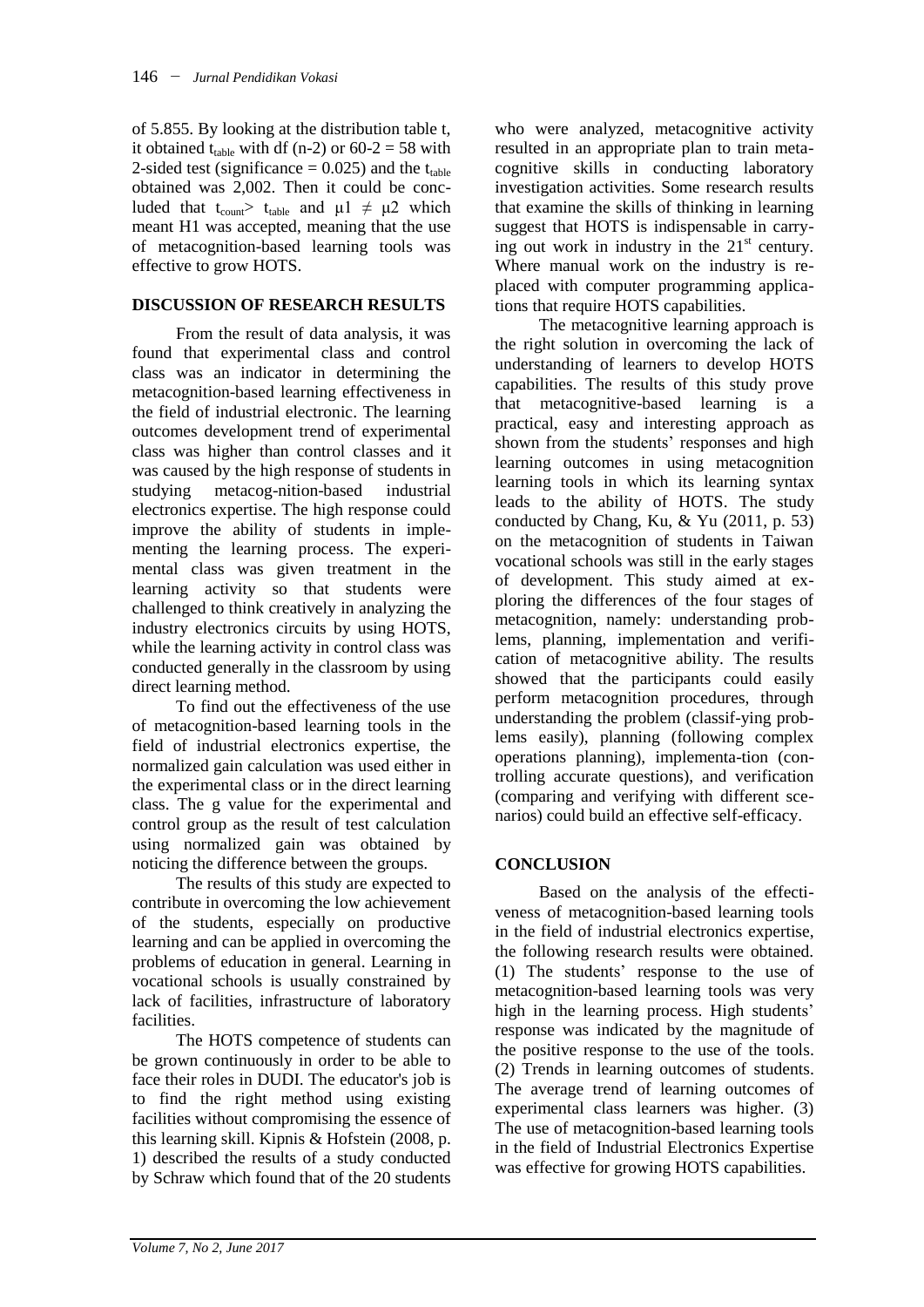### **REFERENCES**

- Amalathas, E. (2010). Learning to learn in further education. A literature review of effective practice in England and abroad. Retrieved from www.cfbt.com
- Chang, S.-H., Ku, A.-C., & Yu, L.-C. (2011). Analysing practical skills of vocational school students in metacognition - a case study of an electronic practical course in Taiwan. In *2nd WIETE Annual Conference on Engineering and Technology Education* (pp. 53–57). Pattaya: World Institute for Engineering and Technology Education (WIETE). Retrieved from http://www.wiete.com.au/conferences/2 wiete/Pages/12-16-Ku.pdf
- Dharma, S., Sugiyono, Mulyatinigsih, E., Sutopo, Irwanto, Palusu, J. E., … Siswanto, R. (2013). *Tantangan Guru SMK Abad 21*. Jakarta: Direktorat Pembinaan Pendidikan dan Tenaga Kependidikan Menengah, Direktorat Jenderal Pendidikan Menengah, Kementerian Pendidikan Menengah.
- Direktur Jenderal Pendidikan Menengah Kementerian Pendidikan dan Kebudayaan. Surat Keputusan tentang Spektrum Pendidikan SMK, Pub. L. No. 7013/D/KP/2013 (2013). Indonesia.
- Faraday, S., Overton, C., & Cooper, S. (2011). *Effective teaching and learning in vocational education*. London: LSN. Retrieved from from http://www.coopergibson.co.uk/110052 RP\_effective VET\_final report.pdf
- Flavell, J. H. (1979). Metacognition and cognitive monitoring: A new area of cognitive-developmental inquiry. *American Psychologist*, *34*(10), 906– 911. https://doi.org/10.1037/0003- 066X.34.10.906
- Hopkins, D. (2007). *Every school a great school : realizing the potential of system leadership*. McGraw-Hill/Open University Press.
- Jossberger, H., Brand-Gruwel, S., van de Wiel, M. W. J., & Boshuizen, H. P. A. (2015). Teachers' perceptions of teaching in workplace simulations in

vocational education. *Vocations and Learning*, *8*(3), 287–318. https://doi.org/10.1007/s12186-015- 9137-0

- Kerka, S. (1992). Higher order thinking skills in vocational education. Retrieved April 29, 2008, from https://www.ericdigests.org/1992- 1/order.htm
- Kipnis, M., & Hofstein, A. (2008). The inquiry laboratory as a source for development of metacognitive skills. *International Journal of Science and Mathematics Education*, *6*(3), 601–627. https://doi.org/10.1007/s10763-007- 9066-y
- Kompas. (2016). Kompas Edisi Senin 2 Mei 2016. Retrieved from https://kompashariini.blogspot.co.id/201 6/05/kompas-edisi-senin-2-mei-2016.html
- Ku, K. Y. L., & Ho, I. T. (2010). Metacognitive strategies that enhance critical thinking. *Metacognition and Learning*, *5*(3), 251–267. https://doi.org/10.1007/s11409-010- 9060-6
- Kung, R., Danielsson, A., & Linder, C. (2005). Metacognition in the student laboratory: Is increased metacognition necessarily better? Retrieved March 10, 2010, from http://journals.ohiolink.edu.proxy.lib.ohi o-state.edu/ejc/pdf
- Lai, E. R. (2011). *Metacognition: A literature review*. Retrieved from http://images.pearsonassessments.com/i mages/tmrs/metacognition\_literature\_rev iew\_final.pdf
- Lee, M., & Baylor, A. L. (2006). Designing metacognitive maps for web-based learning. *Journal of Educational Technology & Society*, *9*(1), 344–348. Retrieved from http://www.ifets.info/journals/9\_1/28.pd f
- Livingston, J. A. (1997). Metacognition: An overview. Retrieved December 23, 2008, from http://gse.buffalo.edu/fas/shuell/cep564/